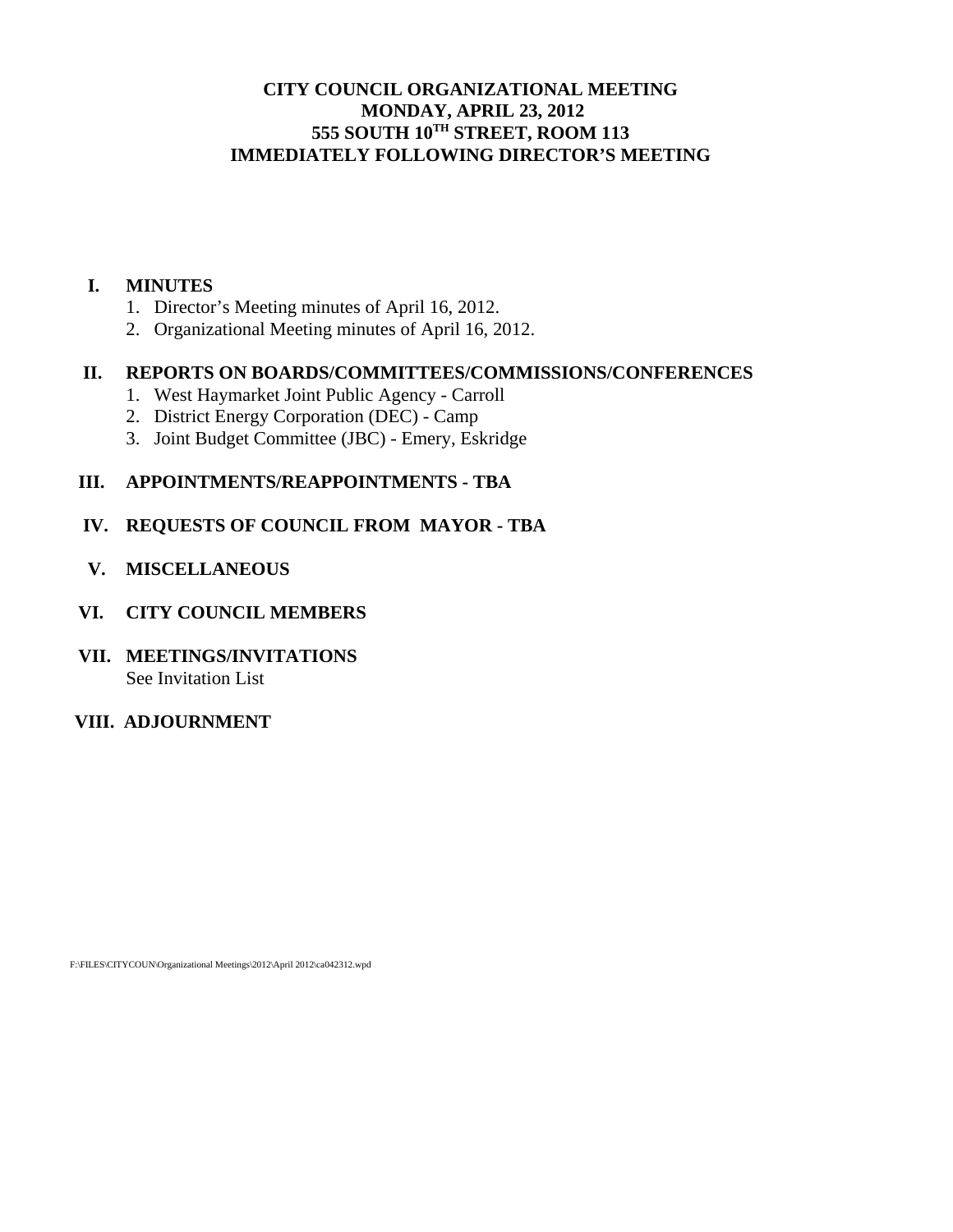## **MINUTES CITY COUNCIL ORGANIZATIONAL MEETING MONDAY, APRIL 23, 2012**

**Present:** Gene Carroll, Chair; Carl Eskridge; Doug Emery' Jonathan Cook; Jon Camp; and DiAnna Schimek

**Absent:** Adam Hornung, Vice Chair

**Others:** Rick Hoppe, Chief of Staff

Chair Carroll opened the meeting at 2:04 p.m. and announced the location of the Open Meetings Act.

## **I. MINUTES**

1. Director's Meeting minutes of April 16, 2012.

2. Organizational Meeting minutes of April 16, 2012.

With no corrections the above minutes were approved.

## **II. REPORTS ON BOARDS/COMMITTEES/COMMISSIONS/CONFERENCES**

## **1. West Haymarket Joint Public Agency - Carroll**

Carroll stated the JPA approved the development agreement with WRK, the same agreement the City Council approved.

#### **2. District Energy Corporation (DEC) - Camp**

Camp stated they received an update on selling energy, but with the nice weather revenues are down. The DEC does not try to make money. He added they also received an update on the West Haymarket District Energy facility.

#### **3. Joint Budget Committee (JBC) - Emery, Eskridge**

Emery stated they met to start discussion on prioritizing the agencies which we'll be able to finance. A lot of confusion, as we're also dealing with other money. Everyone has several to submit, and trying to put in order. Clearly there will not be enough money to meet the needs. It appears a considerable amount of money will come out if the County goes forward with their plans to reduce their JBC contribution.

Eskridge added the County proposed their 3% decrease and if that's all suppose we can deal with. Emery stated except 3 to 4 years ago their contribution was \$1.5 million and a 3% decrease would make their contribution somewhere around \$750,000. They have essentially reduced by half.

Camp asked what happened to our contribution over that time period? Emery answered the City stayed the same. In this specific allocation we have always been approximately a third. We were \$500,000, they were \$1.5 million. But if you add together, we're very close in terms of services. Some on the Council have said, the City should step up and do more. But when you run everything together, the numbers are not very far apart.

Hoppe asked Emery if he meant in types of spending we do outside of the JBC with low income people? Emery replied the JBC is only one piece of the City and the County's contribution. Heard a County member say, Lincoln should step up and do more, and it was nice to see the Journal Star's